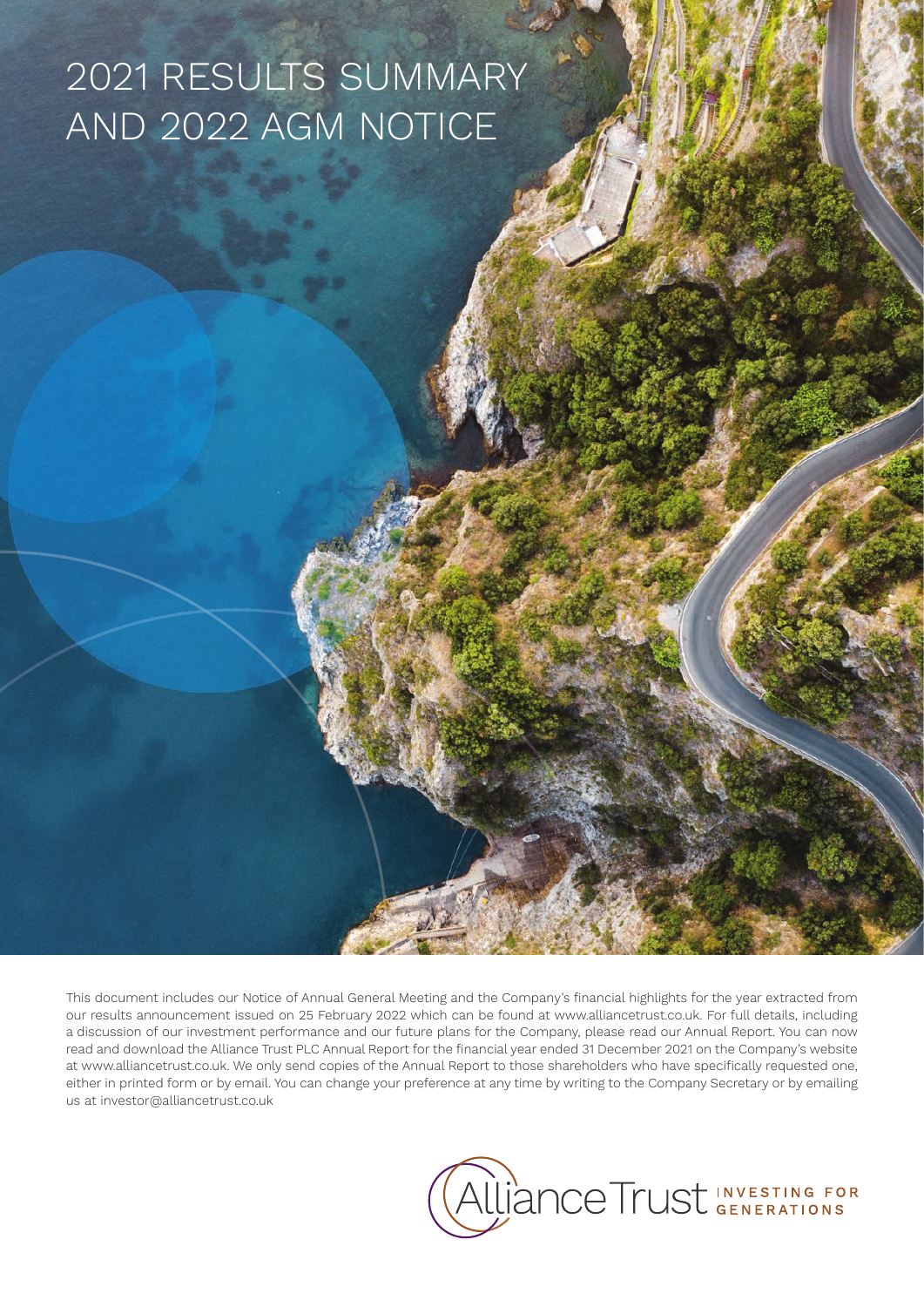# RESULTS FOR THE YEAR ENDED 31 DECEMBER 2021





Europe Limited. Net Asset Value includes income and with debt at fair value.



# PERFORMANCE HIGHLIGHTS

- $\cdot$  In 2021 the Company's Total Shareholder Return (TSR)' amounted to 16.5%; its Net Asset Value (NAV) Total Return' was 18.6% while the Company's benchmark index returned 19.6%.
- Performance in the year was significantly ahead of the Company's benchmark index until the fourth quarter when the index returns became dominated by the performance of a few of the largest US technology companies.
- The Investment Manager and your Board are confident that the fundamental characteristics of the portfolio mean that we expect it to generate outperformance over the longer term.
- A significant increase in dividends was introduced for the third and fourth interim dividends resulting in a year-on-year total increase of 32.5%; had we increased the first and second interim dividends to the same level, this would have resulted in an annual dividend yield of 2.3%.\*
- We expect to continue extending our 55-year track record of increasing dividends.

# Gregor Stewart, Chairman of Alliance Trust PLC, commented:

"The Company has delivered a strong absolute performance with a Total Shareholder Return of 16.5%. Against the backdrop of new Covid-19 variants, increasing inflation and a few large technology companies dominating returns, this was a robust result although behind our benchmark. A significant increase in dividends was introduced for the third and fourth interim dividends resulting in a year-on-year total increase of 32.5%. Had we applied the same increased level of interim dividend throughout 2021, this would have resulted in an annual dividend yield of 2.3%.\* From here, we expect to continue extending our 55-year track record of annual dividend increases."

\*This is based on the Company's share price on 31 December 2021.

<sup>1</sup> Alternative Performance Measure (refer to Glossary on page 114 of Annual Report). 2 GAAP Measure.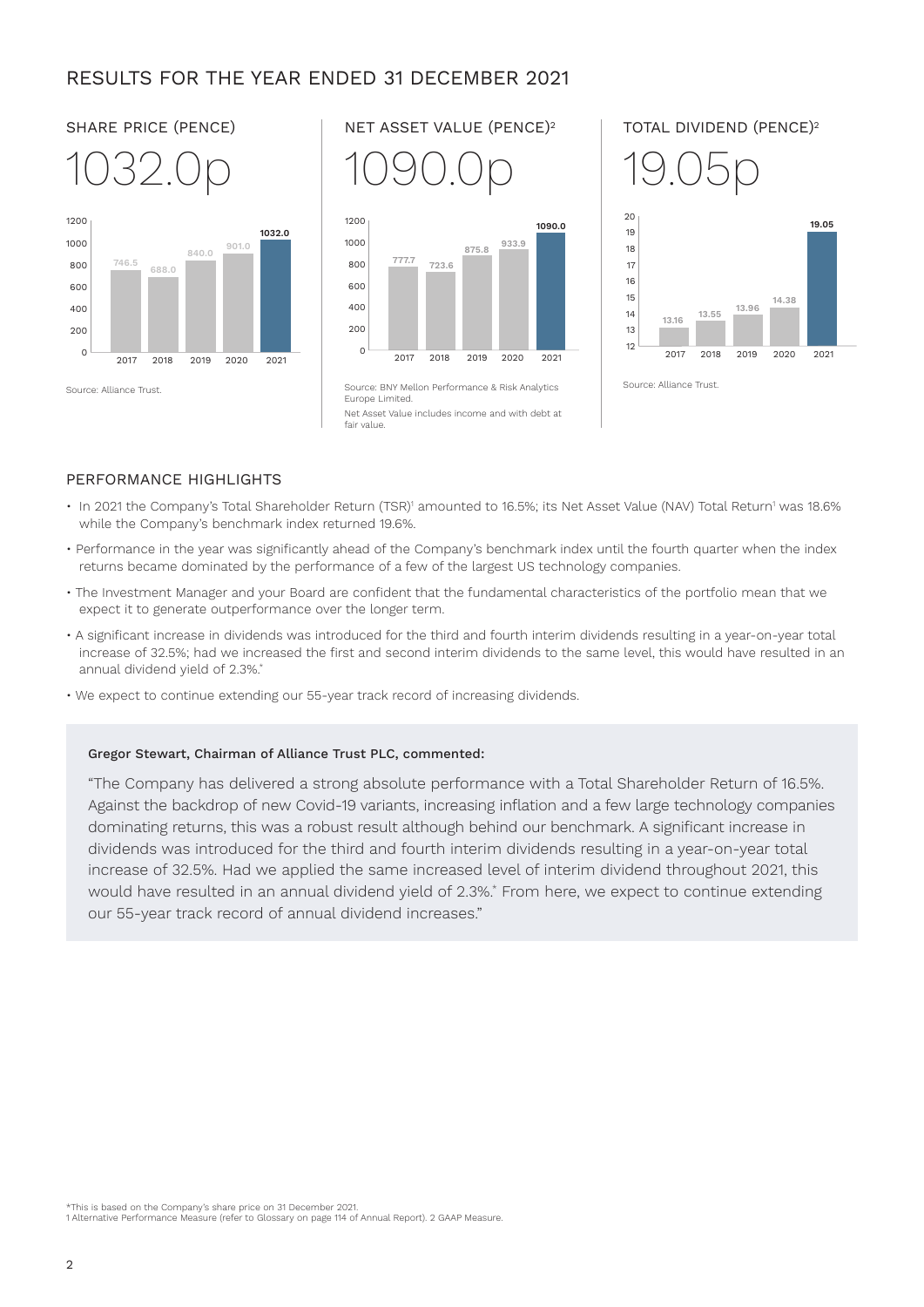# THIS DOCUMENT IS IMPORTANT AND REQUIRES YOUR IMMEDIATE ATTENTION

If you are in any doubt as to the action you should take, please take advice immediately from an independent financial adviser authorised under the Financial Services and Markets Act 2000 or the Financial Services Act 2012. If you have sold or otherwise transferred all of your shares please send this document, together with the accompanying documents, at once to the purchaser or transferee, or to the stockbroker, bank or other agent through whom the sale or transfer was effected for transmission to the purchaser or transferee.

# 7 March 2022

Dear Shareholder

# INTRODUCTION

The purpose of this letter is to give you an explanation of the Resolutions to be proposed at the 134<sup>th</sup> Annual General Meeting ('AGM') of the Company which will be held at the Apex City Quay Hotel, 1 West Victoria Dock Road, Dundee DD1 3JP on Thursday 21 April 2022 at 11.00am and to seek your approval of them. Subject to any restrictions that may be in place at the date of the meeting, the intention is that it will take place in person and that the Board and representatives from Willis Towers Watson (WTW), our Investment Manager, will be present in person. We will keep shareholders updated on arrangements for the AGM through our website, and in the event of any significant change, on the website of the London Stock Exchange via a Regulatory Information Service. Even if the meeting takes place in person, we would still encourage shareholders to exercise their vote in advance of the meeting by appointing the Chair of the AGM as their only proxy and providing voting instructions. This will not prevent shareholders from attending on the day but will ensure that their votes will be counted. Any shareholders who are unable to attend or prefer to view the meeting online will be able to do so through our website. Shareholders will also be able to submit questions in advance of the meeting or during the meeting itself. We enclose a separate document that explains what we are doing in more detail and how you can view the meeting, ask questions and ensure that your vote is counted. The Notice of AGM is set out on pages 8 and 9 of this document.

In addition to the ordinary business of the AGM (Resolutions 1 and 2 and 5 to 12 inclusive) shareholders will be asked to approve the following resolutions; approval of the Directors' Remuneration Policy, this requires to be approved by Shareholders every three years and is unchanged from when last approved in 2019 (Resolution 3); approval of our Dividend Policy, this was approved by shareholders at our last AGM and reaffirms our aim to provide a rising income (Resolution 4); the renewal of the share buyback authority with the authority to hold shares in treasury and to sell them into the market at a later date (Resolution 13); to approve the sale of treasury shares without the Company having to offer them first to existing shareholders in proportion to their existing holdings (Resolution 14) and to permit a general meeting, other than an AGM, to be held on 14 days' notice (Resolution 15). Each resolution is described below.

# RESOLUTION 1

The Directors must present the accounts, Directors' report and Auditor's report for the previous financial period to shareholders at the AGM and the shareholders are being asked to receive them.

# RESOLUTION 2

The shareholders are asked to approve the Remuneration Report as set out on pages 74 to 79 of the Annual Report (excluding the Directors' Remuneration Policy). There are no changes to the levels of fees being paid for 2022.

# RESOLUTION 3

There are no changes to the Remuneration Policy which was last approved by shareholders in 2019. The Policy is set out on page 5 of this document. The maximum amount that can be paid by way of ordinary remuneration of the Directors is £300,000 in aggregate per annum unless shareholders approve a higher amount. This limit does not include additional payments which may be made for Directors assuming additional responsibilities such as chairing or membership of Board Committees or for the roles of Chairman and Senior Independent Director.

# RESOLUTION 4

Since 2006 the Company has paid quarterly interim dividends on or around the ends of June, September, December and March. Due to the timing of our AGM, in April or May, the Company has not proposed a final dividend (paid in March) to the AGM for approval preferring to give shareholders certainty of the dates on which they will receive their income.

Recognising that shareholders should be able to make their views on the Company's dividend known, the Board has decided to submit its Dividend Policy to shareholders for approval each year. The Company will continue to have a progressive dividend policy, paying a dividend that increases year on year. The wording of the Policy is set out here:

Subject to market conditions and the Company's performance, financial position and outlook, the Board will seek to pay a dividend that increases year on year. The Company expects to pay four interim dividends per year on or around the last day of June, September, December and March and will not, generally, pay a final dividend for a particular financial year.

In determining the level of future dividends, the Board will take into account factors such as any anticipated increase or decrease in dividend cover, projected income, inflation and yield on similar investment trusts.

The Board will continue to take advantage of the Company's structure as an investment trust and will use both its investment income and its significant accumulated distributable reserves to fund dividend payments.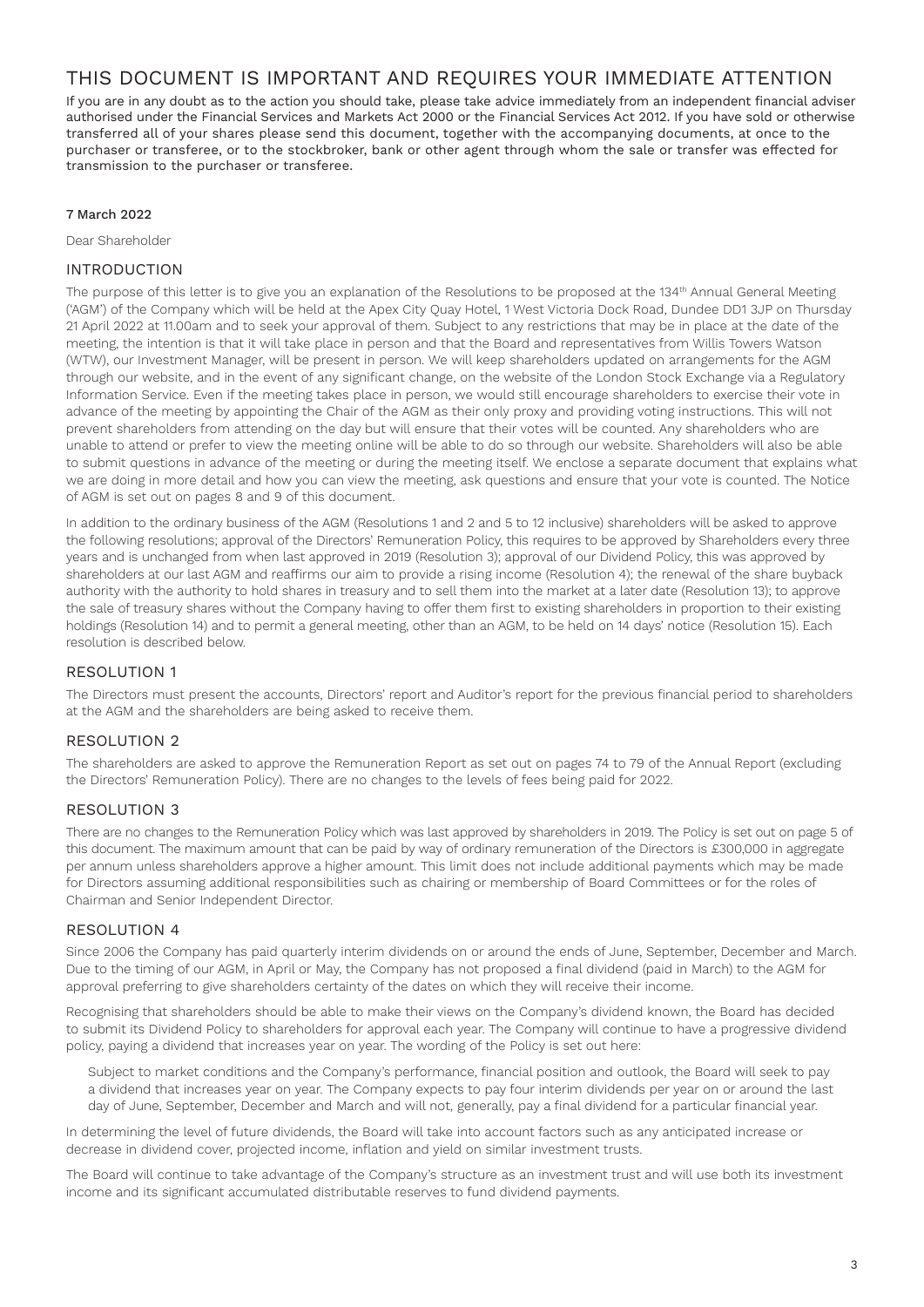# RESOLUTIONS 5 TO 10

Our Articles of Association require that all Directors stand for re-election on the third anniversary of their election or previous re-election. The Board has decided that every Director should stand for annual re-election. The Board recommends that all of the Directors be re-elected as Directors. This follows a formal performance evaluation which concluded that each Director who is being proposed for re-election continues to provide an effective contribution to the performance of the Board and is committed to his or her role as a Director of your Company. You can find their biographies on pages 52 to 55 of the Annual Report, on the Company's website and on pages 6 and 7 of this document.

# RESOLUTION 11

The shareholders are required to appoint auditors at each general meeting at which accounts are presented. This resolution proposes the reappointment of BDO LLP as the Company's auditor.

# RESOLUTION 12

This resolution gives authority to the Directors to determine the remuneration of the auditor.

# RESOLUTION 13

This resolution seeks authority for the Company to make market purchases of its ordinary shares and is proposed as a special resolution. If passed, the resolution will give authority for the Company to purchase up to 45,835,999 of its ordinary shares, representing 14.99% of the Company's issued ordinary share capital as at 24 February 2022.

The resolution specifies the minimum and maximum prices which may be paid for any ordinary shares purchased under this authority. The authority will expire on the earlier of 15 months after the passing of this resolution and the Company's AGM that will be held in 2023.

The Directors will only exercise the authority to purchase ordinary shares where they consider that such purchases will be in the best interests of shareholders generally and consider the effect will be to increase the net asset value per share.

This year we are again asking shareholders to authorise the Company to hold the shares which it has purchased as treasury shares and then have the option to either cancel the shares or resell them for cash into the market at a later date. We did not make use of this authority in 2021. However, it gives the Company more flexibility to manage any discount or premium and to balance supply and demand.

As at 24 February 2022 (being the latest practicable date prior to the publication of this Notice) there were no outstanding warrants or options to subscribe.

# RESOLUTION 14

If the Directors wish to sell treasury shares for cash, company law requires that these shares are offered first to shareholders in proportion to their existing holdings. The purpose of this resolution is to authorise the Directors to sell treasury shares for cash either in connection with a pre-emptive offer or rights issue or otherwise up to a nominal value of £382,221 equivalent to five per cent of the total issued ordinary share capital of the Company, excluding treasury shares, as at 24 February 2022, in each case without the shares first being offered to existing shareholders in proportion to their existing holdings. The Board does not intend to sell treasury shares for cash on a non pre-emptive basis in excess of an amount equal to 7.5 per cent of the total issued ordinary share capital of the Company excluding treasury shares within a rolling three-year period, without prior consultation with shareholders.

The Directors will only sell shares held in treasury at a premium to the net asset value and where it is in the best interests of shareholders generally. In no circumstances would the Directors use the authority to dilute the interests of existing investors by selling shares at a price which would result in the dilution of the net asset value per share.

The Directors do not require authority pursuant to section 551 of the Companies Act 2006 to sell treasury shares.

# RESOLUTION 15

Our Articles of Association permit general meetings other than AGMs to be held on 14 days' notice. However, under the Companies (Shareholders' Rights) Regulations 2009 companies are only able to opt for a notice period of 14 days in respect of general meetings other than the AGM if it is annually authorised at the AGM each year. The shareholders approved this resolution at previous AGMs and the renewal of this authority is proposed. The Company will not use this power to enable us to hold meetings at short notice as a matter of routine but only where the circumstances justify it and it is thought to be in shareholders' interests to do so.

# RECOMMENDATION

Your Directors believe that the proposed resolutions are in the best interests of the Company and its shareholders and unanimously recommend that you vote in favour of them. The Directors intend to vote in favour of all of the resolutions.

Yours sincerely,

H.

Gregor Stewart Chairman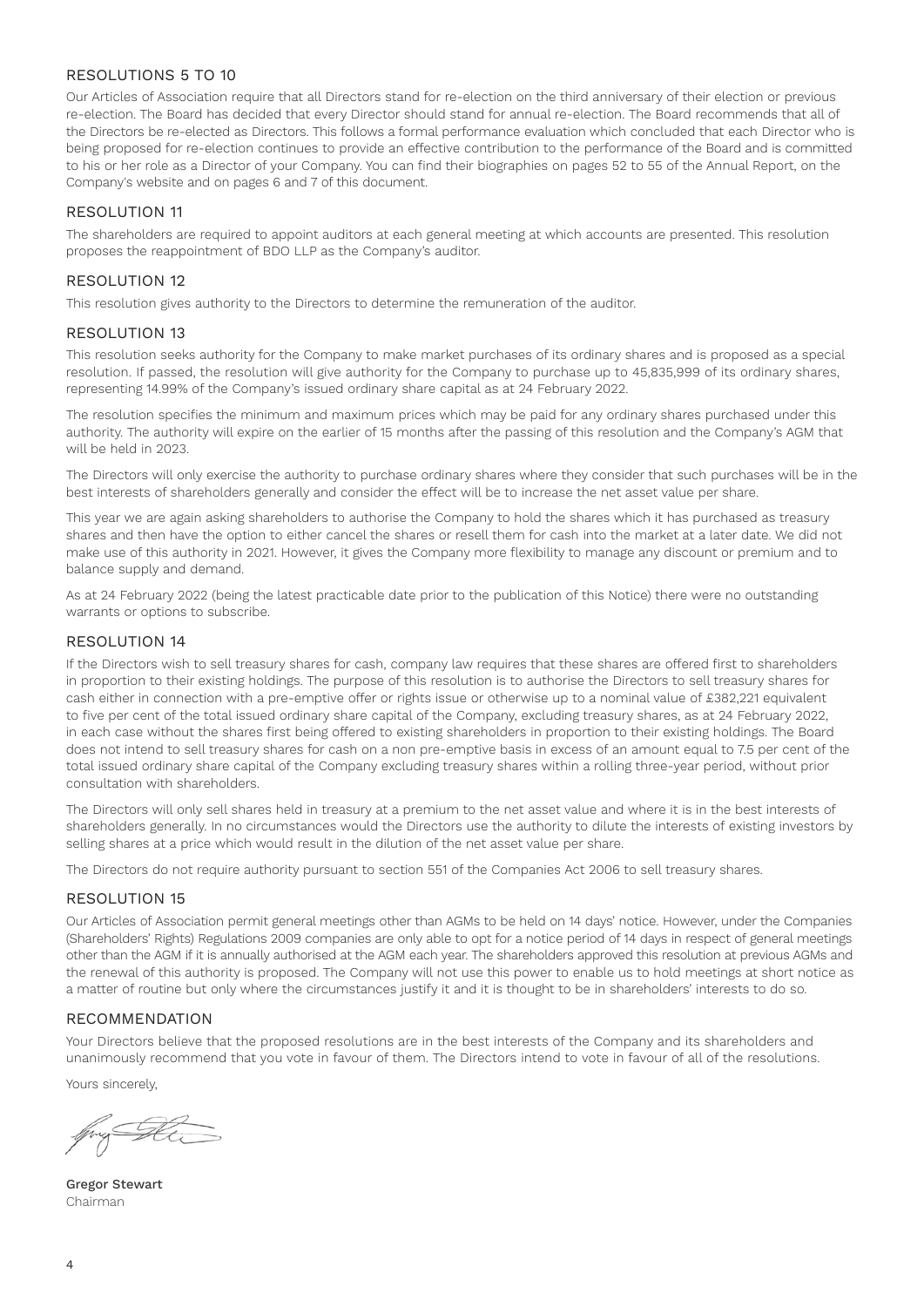# REMUNERATION POLICY

The current Directors' Remuneration Policy is set out in the Company's Annual Report and Accounts on page 74. It is reproduced below and is being proposed unchanged for approval.

The Board's Remuneration Policy is designed to ensure that the remuneration of Directors is set at a reasonable level commensurate with the duties and responsibilities of each Director and the time commitment required to carry out their roles effectively. Remuneration will be such that the Company is able to attract and retain Directors of appropriate experience and quality. The fees paid to Directors will reflect the experience of the Board as a whole, will be fair, and will take account of the responsibilities attaching to each role given the nature of the Company's interests, as well as the level of fees paid by comparable investment trusts. Secretarial assistance will be provided to the Chairman to assist in the execution of his duties. Additional payments may be made to Directors for time expended over and above that envisaged on appointment and for serving on or chairing committees or for service as Directors of subsidiary boards, or other additional responsibilities. The level of such fees and payments will be subject to periodic review. Directors will be reimbursed for travel and subsistence expenses incurred in attending meetings or in carrying out any other duties incumbent upon them as Directors of the Company. In the event that any such payments are regarded as taxable, Directors may receive additional payments to ensure that they suffer no net cost in carrying out their duties. The level of Directors' fees paid will not exceed the limit set out in the Company's Articles of Association.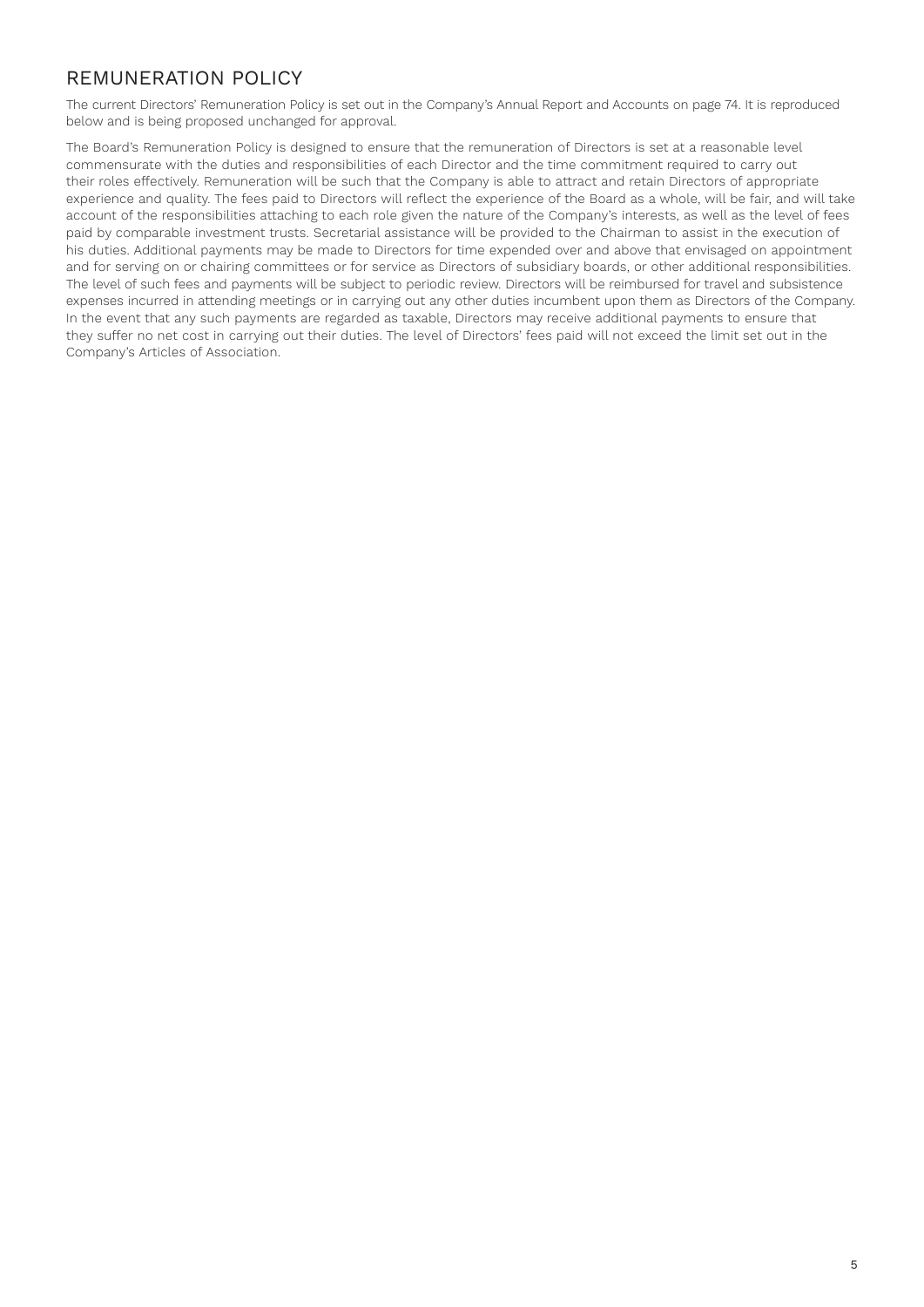

### GREGOR STEWART Chairman

Member of Audit and Risk Committee.

Gregor joined the Board in 2014 and chaired the Audit and Risk Committee until his appointment as Chairman in September 2019.

Gregor is a Chartered Accountant and was Finance Director for the insurance division of Lloyds Banking Group, including Scottish Widows, and a member of the Group's Finance Board. He worked for more than 20 years at Ernst & Young, with 10 years as a Partner in the firm's Financial Services practice.

# Current Appointments

- п Direct Line Insurance Group plc Non-Executive Director
- $\mathcal{L}^{\mathcal{L}}$ FNZ (UK) Limited and its holding company Chair of FNZ (UK) Limited and Non-Executive Director of its holding company



# SARAH BATES Senior Independent Director

Member of Audit and Risk Committee. Sarah joined the Board in 2021.

Sarah is a Fellow of CFA UK and was previously Chair of the Association of Investment Companies. Sarah was also previously Chair of Merian Global Investors Limited, St James' Place plc, JPMorgan American Investment Trust plc, Witan Pacific Investment Trust plc (now Baillie Gifford China Growth Trust PLC) and chair of the audit committees of New India Investment Trust plc and of U and I Group plc. Sarah was a founder of the Diversity Project and an Ambassador for Chapter Zero.

# Current Appointments

- Polar Capital Technology Trust plc п Chair
- $\blacksquare$ Worldwide Healthcare Trust plc Non-Executive Director
- **John Lewis Partnership Trust for Pensions** Chair
- BBC Pension Scheme  $\blacksquare$ Independent Member of the Investment Committee and Chair of BBC Pension Investment Limited
- USS Investment Management Limited Chair



### ANTHONY BROOKE Non-Executive Director

Member of Audit and Risk Committee.

Anthony joined the Board in 2015.

Anthony was a Vice Chairman of S.G. Warburg & Co. Ltd. and from 1999 to 2008 a partner in Fauchier Partners, a manager of alternative investments. Until 2010, Anthony was a Non-Executive Director of the PR consultancy, Huntsworth PLC.

### Current Appointments

- $\mathbf{r}$ Investment Committee of the National Portrait Gallery Member
- **COL** Investments Committee of Christ's College, Cambridge Member
- $\mathbf{r}$ Various Endowments Adviser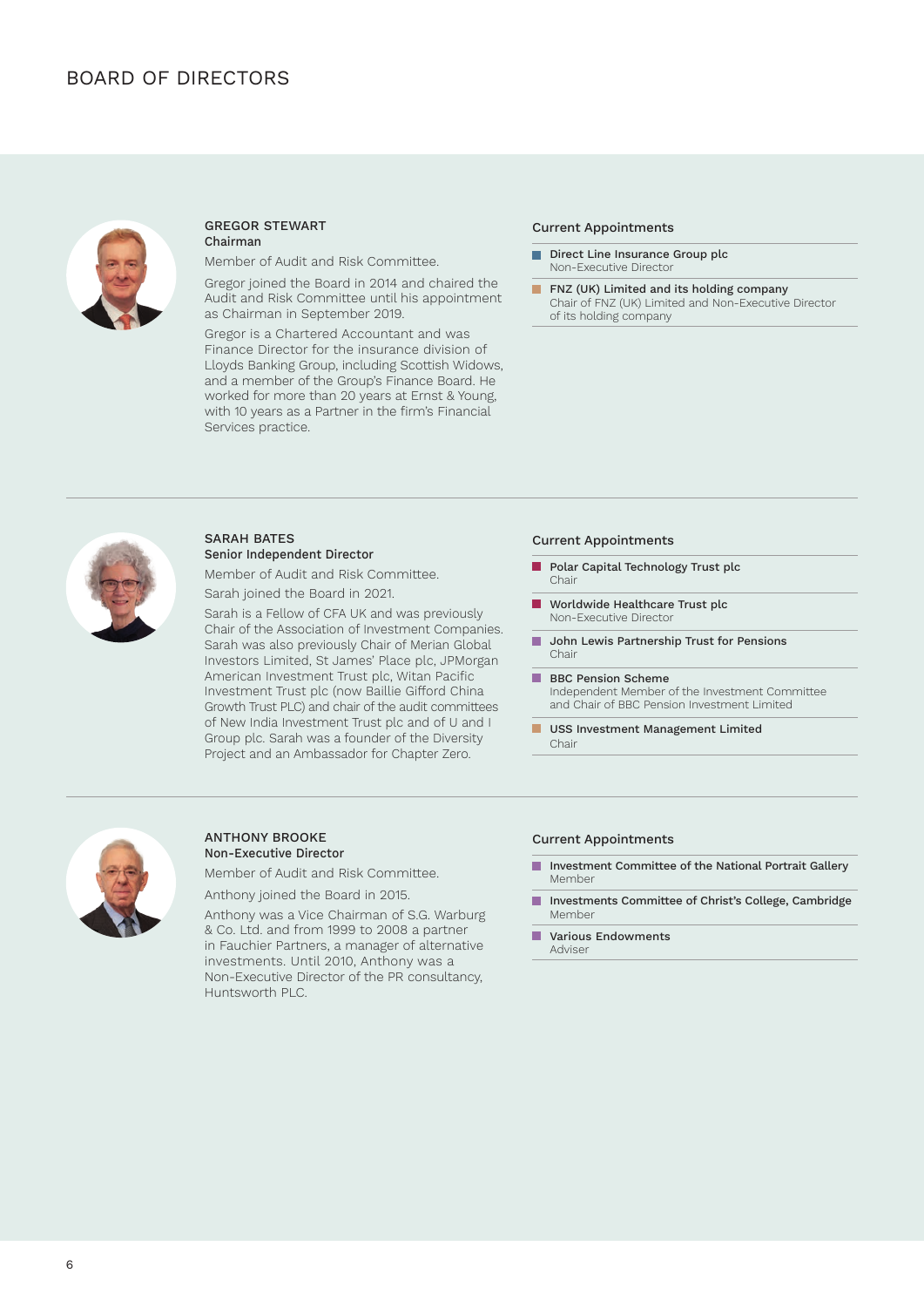

### DEAN BUCKLEY Non-Executive Director

Member of Audit and Risk Committee.

Dean joined the Board in 2021.

Dean is a qualified actuary and has enjoyed a career in fund management. Dean was previously Chief Executive Officer of Scottish Widows Investment Partnership. Prior to that, Dean held several positions at HSBC Bank plc, most recently as Chief Executive Officer of HSBC Asset Management UK & Middle East. Dean held senior fund management positions at Prudential Portfolio Managers and was also previously a Non-Executive Director of Saunderson House Limited.

# Current Appointments

- $\mathbf{r}$ Smith & Williamson Fund Administration Limited Chairman
- **JPMorgan Asia Growth & Income plc** Chairman of the Audit Committee, Remuneration Committee and Senior Independent Director
- Fidelity Special Values PLC Senior Independent Director
- Baillie Gifford & Co Limited  $\blacksquare$ Non-Executive Director



# JO DIXON Non-Executive Director

Chair of Audit and Risk Committee. Jo joined the Board in 2020.

Jo is a chartered accountant and has previously held senior positions within the NatWest Group and was Finance Director of Newcastle United plc. She was Commercial Director, UK, Europe and the Middle East at Serco Group and sat on various advisory boards in the education and charity sector.

# Current Appointments

- JPMorgan European Growth and Income PLC Chair
- BB Healthcare Trust PLC Non-Executive Director and Chair of Audit Committee
- Strategic Equity Capital PLC Non-Executive Director and Chair of Audit Committee
- BMO Global Smaller Companies PLC Non-Executive Director and Chair of Audit Committee
- Ventus VCT PLC (in members' voluntary liquidation) Non-Executive Director



# CLARE DOBIE Non-Executive Director

Member of Audit and Risk Committee.

Clare joined the Board in 2016.

Clare ran a marketing consultancy from 2005-2015. Before that she was Group Head of Marketing at GAM (formerly Global Asset Management) and served on its Executive Business Committee. Prior to that, Clare held a number of roles at Barclays Global Investors, including Head of Marketing. Before that she was a journalist at the BBC, Times and Independent, where she was City Editor.

# Current Appointments

Schroder UK Mid Cap Fund PLC Non-Executive Director

### Guide to current appointments

- **Listed operating companies and their subsidiaries**
- **Unlisted operating companies and their subsidiaries**
- **Investment companies and Investment Trusts**
- **n** Other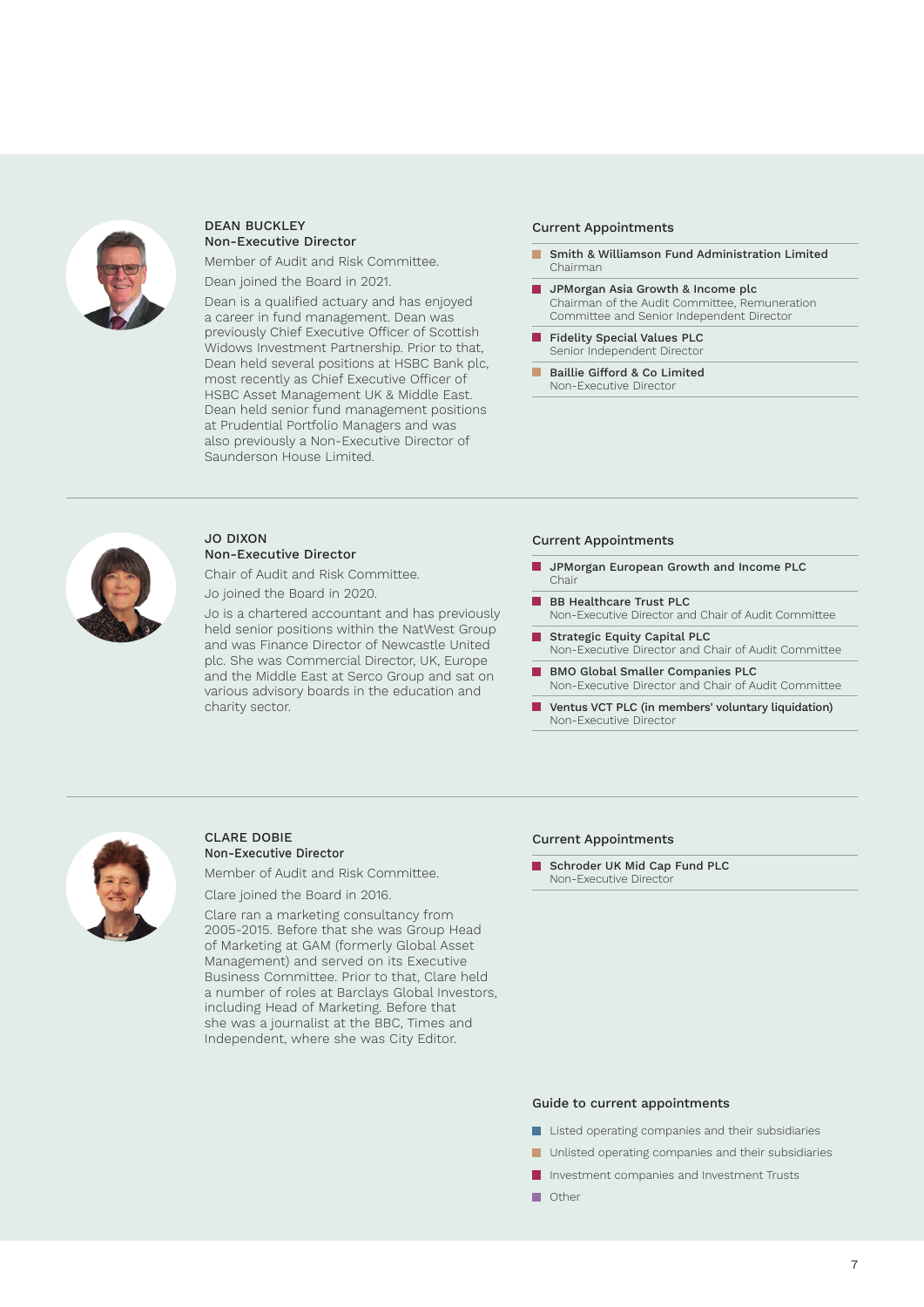# NOTICE OF GENERAL MEETING

NOTICE IS HEREBY GIVEN that the 134th Annual General Meeting of Alliance Trust PLC will be held at the Apex City Quay Hotel, 1 West Victoria Dock Road, Dundee DD1 3JP on Thursday 21 April 2022 at 11.00am to consider and, if thought fit, pass the following resolutions of which resolutions 1 to 12 will be proposed as Ordinary Resolutions and resolutions 13 to 15 as Special Resolutions, all as set out below:

# ORDINARY RESOLUTIONS

- 1 THAT the report of the Directors and the accounts for the year ended 31 December 2021 be received.
- 2 THAT the Directors' remuneration report, excluding the Directors' Remuneration Policy, set out on pages 74 to 79 of the accounts for the year ended 31 December 2021 be approved.
- 3 THAT the Directors' Remuneration Policy in the form set out on page 5 of this document dated 7 March 2022 be approved.
- 4 THAT the Dividend Policy as set out on page 3 of this document dated 7 March 2022 be approved.
- 5 THAT Mr Gregor Stewart be re-elected as a Director.
- 6 THAT Ms Sarah Bates be re-elected as a Director.
- 7 THAT Mr Anthony Brooke be re-elected as a Director.
- 8 THAT Mr Dean Buckley be re-elected as a Director.
- 9 THAT Ms Jo Dixon be re-elected as a Director
- 10 THAT Mrs Clare Dobie be re-elected as a Director.
- 11 THAT BDO LLP be appointed as auditor of the Company to hold office until the conclusion of the next general meeting at which accounts are laid before the Company.
- 12 THAT the Directors be authorised to determine the remuneration of the auditor.

# SPECIAL RESOLUTIONS

- 13 THAT the Company be authorised generally and unconditionally to make market purchases (within the meaning of section 693 of the Companies Act 2006) of ordinary shares of 2.5p each provided that:
	- 1 The maximum aggregate number of ordinary shares that may be purchased is 45,835,999 or 14.99% of the issued share capital at the date of the passing of this resolution, whichever is the lesser.
	- 2 The minimum price (excluding expenses) which may be paid for each ordinary share is 2.5p.
	- 3 The maximum price (excluding expenses) which may be paid for each ordinary share is the higher of:
		- i) 105% of the average market value of an ordinary share in the Company for the five business days prior to the day the purchase is made; and
		- ii) the value of an ordinary share calculated on the basis of the higher of the price quoted for:
			- a) the last independent trade of; and
			- b) the highest current independent bid for any number of the Company's ordinary shares on the trading venue where the purchase is carried out.

The authority conferred by this resolution shall expire on the date occurring 15 months after the passing of this resolution or, if earlier, at the conclusion of the Company's next annual general meeting save that the Company may, before the expiry of the authority granted by this resolution, enter into a contract to purchase ordinary shares which will or may be executed wholly or partly after the expiry of such authority.

- 14 THAT the Directors be empowered to sell treasury shares that constitute an allotment of equity securities by virtue of section 560(3) of the Companies Act 2006:
	- (i) in connection with a pre-emptive offer; and
	- (ii) otherwise than in connection with a pre-emptive offer, up to an aggregate nominal amount of £382,221 as if Section 561(1) of the Companies Act 2006 did not apply to any such allotment;

such power to expire at the end of the Company's next annual general meeting or the date occurring 15 months after the passing of this resolution, whichever is the earlier, but so that the Company may, before such expiry, make offers and enter into agreements which would, or might, require equity securities to be allotted after the power given by this resolution has expired.

For the purposes of this Resolution:

"pre-emptive offer" means an offer of equity securities open for acceptance for a period fixed by the Directors to holders (other than the Company) on the register on a record date fixed by the Directors of ordinary shares in proportion to their respective holdings but subject to such exclusions or other arrangements as the Directors may deem necessary or expedient in relation to treasury shares, fractional entitlements, record dates or legal, regulatory or practical problems in, or under the laws of, any territory.

15 THAT a general meeting other than an annual general meeting may be called on not less than 14 clear days' notice.

By order of the Board

Lisa Brown, Company Secretary Dundee, 7 March 2022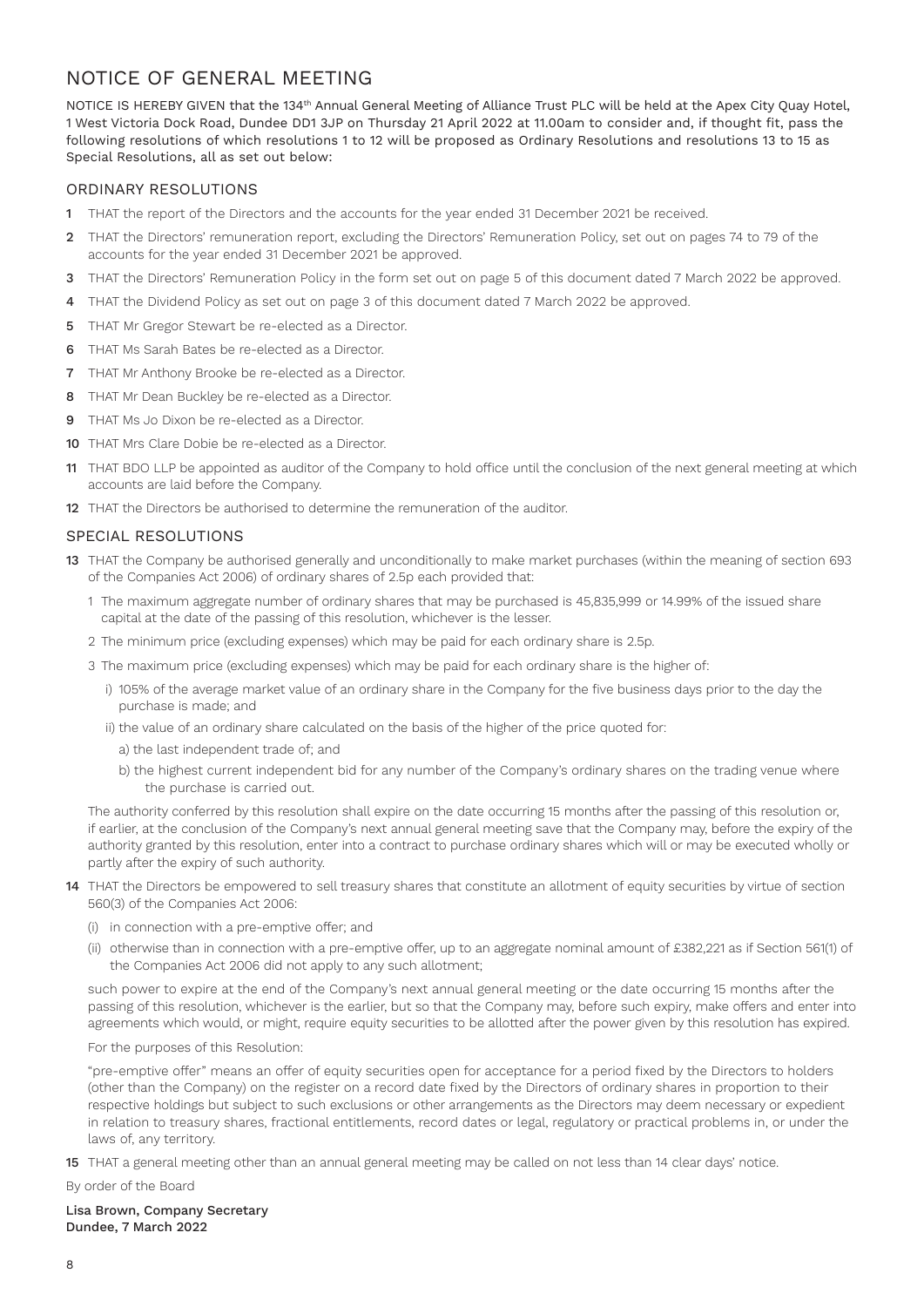# NOTES:

- 1. Holders of Ordinary Shares are entitled to attend and vote at General Meetings of the Company. The total number of issued Ordinary Shares in the Company on 24 February 2022, which is the latest practicable date before the publication of this Notice, is 305,777,181 Ordinary Shares. On a vote by show of hands every member who is present has one vote and every proxy present who has been duly appointed by a member entitled to vote has one vote. All votes will be taken on a poll.
- 2. All members entitled to attend and vote have the right to appoint a proxy to attend and vote at the meeting instead of them. A Form of Proxy is enclosed with this Notice. A proxy need not be a member of the Company. A shareholder may appoint more than one proxy in relation to the Annual General Meeting provided that each proxy is appointed to exercise the rights attached to a different Ordinary Share or Ordinary Shares held by the shareholder. The appointment of a proxy will not prevent a member from subsequently attending and voting at the meeting in person. Holders of Ordinary Shares through Interactive Investor Services Limited, who previously held their shares through Alliance Trust Savings Limited, are not members of the Company, as the Ordinary Shares are registered in the name of that company's nominee, but may normally attend and vote at the meeting by being appointed a proxy for their own shareholding. Unless a Form of Direction is returned nominating the chair of the meeting or another person as the person to be appointed as a proxy in respect of your Ordinary Shares the nominee of Interactive Investor Services Limited's will appoint the holder of the Ordinary Shares as proxy for those Ordinary Shares. A Form of Direction is enclosed with this Notice and should only be returned if appointing the chair of the meeting or another person to be your proxy. If the chair or another person is appointed as a proxy the holder of Ordinary Shares may attend the Annual General Meeting but will not be able to vote at the meeting.
- 3. To be effective the instrument appointing a proxy, and any power of attorney or other authority under which it is signed (or a notarially certified copy of any such power or authority), must be sent to the Company's registrars at the address shown on the Form of Proxy or lodged electronically at www.investorcentre.co.uk/eproxy or by CREST members using the CREST proxy voting service (see note 6 on the Form of Proxy) in each case, not less than 48 hours before the time for holding the meeting or adjourned meeting. Forms of Direction must be received by the Company's registrars no later than 11.00am on 12 April 2022 or lodged electronically at www.eproxyappointment.com by that time.
- 4. A member of the Company which is a corporation may authorise a person or persons to act as its representative(s) at the Annual General Meeting. In accordance with the provisions of the Companies Act 2006, each such representative may exercise (on behalf of the corporation) the same powers as the corporation could exercise if it were an individual member of the Company, provided that they do not do so in relation to the same Ordinary Shares. It is no longer necessary to nominate a designated corporate representative.
- 5. The right to appoint a proxy does not apply to persons whose Ordinary Shares are held on their behalf by another person and who have been nominated to receive communications from the Company in accordance with section 146 of the Companies Act 2006 ("Nominated Persons"). Nominated Persons may have a right under an agreement with the member who holds the Ordinary Shares on their behalf to be appointed or to have someone else appointed) as a proxy. Alternatively, if Nominated Persons do not have such a right, or do not wish to exercise it, they may have a right under such an agreement to give instructions to the person holding the Ordinary Shares as to the exercise of voting rights. Any statement of the rights of shareholders in relation to the appointment of proxies does not apply to Nominated Persons as these rights can only be exercised by shareholders of the Company.
- 6. Copies of the terms and conditions of appointment of all Directors are available for inspection at the Company's registered office during business hours on any weekday (public holidays excluded) and will also be available for inspection at the place of the meeting for 15 minutes before and during the meeting.
- 7. The Company must cause to be answered at the Annual General Meeting any question relating to the business being dealt with at the Annual General Meeting which is put by a member attending the meeting, except in certain circumstances, including if it is undesirable, in the interests of the Company or the good order of the meeting, that the question be answered or if to do so would involve the disclosure of confidential information.
- 8. The following information is, or will be, available on the Company's website (www.alliancetrust.co.uk): (i) the contents of this notice of the Annual General Meeting; (ii) the total numbers of (a) shares in the Company, and (b) shares of each class, in respect of which members are entitled to exercise voting rights at the Annual General Meeting; (iii) the totals of the voting rights that members are entitled to exercise at the meeting in respect of the shares of each class; and (iv) any members' statements, members' resolutions or members' matters of business received by the Company after the date of this notice.
- 9. CREST members who wish to appoint a proxy or proxies through the CREST electronic proxy appointment service may do so by using the procedures described in the CREST Manual and by logging on to the registrar's website www.euroclear.com/ CREST. CREST personal members or other CREST sponsored members, and those CREST members who have appointed a voting service provider(s), should refer to their CREST sponsor or voting service provider(s), who will be able to take the appropriate action on their behalf.
- 10. In order for a proxy appointment or instruction made using the CREST service to be valid, the appropriate CREST message (a ''CREST Proxy Instruction'') must be properly authenticated in accordance with Euroclear UK & International Limited's specifications, and must contain the information required for such instruction, as described in the CREST Manual. The message, regardless of whether it constitutes the appointment of a proxy or is an amendment to the instruction given to a previously appointed proxy must, in order to be valid, be transmitted so as to be received by the Company's registrar (ID 3RA50) no later than 48 hours (excluding non-working days) before the time of the meeting or any adjournment. For this purpose, the time of receipt will be taken to be the time (as determined by the timestamp applied to the message by the CREST Application Host) from which the Company's registrar is able to retrieve the message by enquiry to CREST in the manner prescribed by CREST. After this time, any change of instructions to proxies appointed through CREST should be communicated to the appointee through other means.
- 11. CREST members and, where applicable, their CREST sponsors, or voting service provider(s) should note that Euroclear UK & International Limited does not make available special procedures in CREST for any particular message. Normal system timings and limitations will, therefore, apply in relation to the input of CREST Proxy Instructions. It is the responsibility of the CREST member concerned to take (or, if the CREST member is a CREST personal member, or sponsored member, or has appointed a voting service provider(s), to procure that his CREST sponsor or voting service provider(s) take(s)) such action as shall be necessary to ensure that a message is transmitted by means of the CREST system by any particular time. In this connection, CREST members and, where applicable, their CREST sponsors or voting system provider(s) are referred, in particular, to those sections of the CREST Manual concerning practical limitations of the CREST system and timings.
- 12. The Company may treat as invalid a CREST Proxy Instruction in the circumstances set out in Regulation 35(5)(a) of the Uncertificated Securities Regulations 2001.
- 13. If you are an institutional investor you may be able to appoint a proxy electronically via the Proxymity platform, a process which has been agreed by the Company and approved by the Registrar. For further information regarding Proxymity, please go to www.proxymity.io. Your proxy must be lodged by 11 am on Tuesday 19 April 2022 in order to be considered valid. Before you can appoint a proxy via this process you will need to have agreed to Proxymity's associated terms and conditions. It is important that you read these carefully as you will be bound by them and they will govern the electronic appointment of your proxy.
- 14. Pursuant to Regulation 41 of the Uncertificated Securities Regulations 2001 and Section 311 of the Companies Act 2006, the Company specifies that to be entitled to attend and vote at the General Meeting (and for the purpose of the determination by the Company of the votes they may cast), shareholders must be registered in the Register of Members of the Company no later than 6pm on 19 April 2022 or, in the event that the meeting is adjourned, 6pm on the day two business days prior to any adjourned meeting. Changes to the Register of Members after the relevant deadline shall be disregarded in determining the rights of any person to attend and vote at the meeting.
- 15. Any person holding 3 per cent. or more of the total voting rights of the Company who appoints a person other than the chair of the meeting as their proxy will need to ensure that both they and their proxy comply with their respective disclosure obligations under the UK Disclosure and Transparency Rules.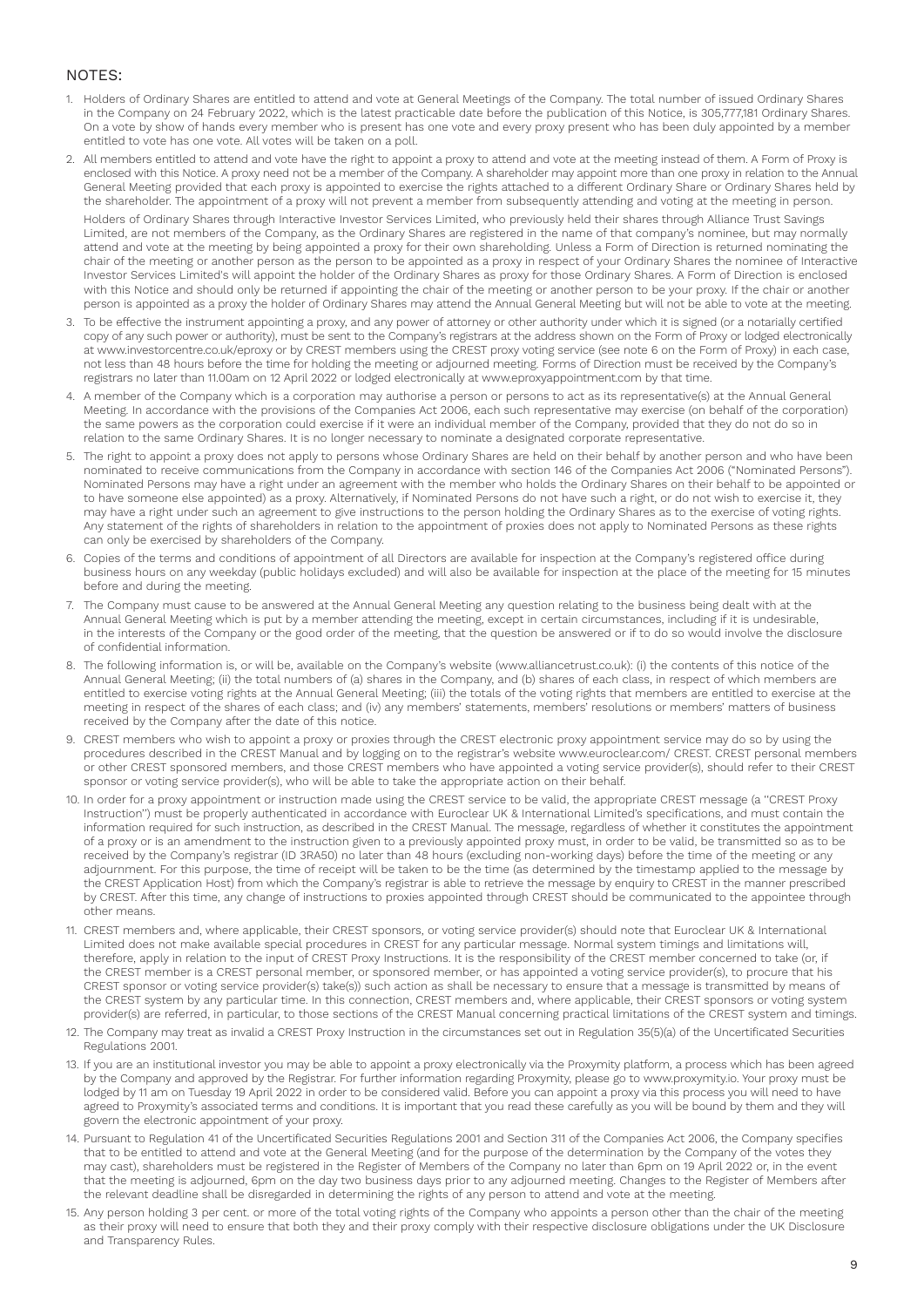# HOW TO VOTE

IMPORTANT: The intention is that this meeting will take place in person and that shareholders will be admitted without restriction. If these arrangements change, you will be notified by the Company via its website and a Regulatory Information Service.

# MAIN REGISTER SHAREHOLDERS

- As a member of the Company no formalities are required in order for you to attend and vote. (Corporate Representatives will however require a letter of representation in accordance with section 323 of the Companies Act 2006).
- If you cannot attend for whatever reason, you may appoint a proxy or proxies to attend and vote on your behalf. A proxy need not be a member of the Company.
- If the proxy is being appointed in relation to less than your full voting entitlement, please enter in the box where indicated the number of shares in relation to which the proxy is authorised to act as your proxy. If the box is left blank your proxy will be deemed to be authorised in respect of your full voting entitlement.
- Please use the accompanying 'Form of Proxy' and prepaid envelope to let us know if you are appointing a proxy to vote on your behalf. If you wish to appoint more than one proxy please use a photocopy of the Form or obtain an additional form(s) from our Registrars by contacting them on 0370 889 3187. Please also indicate by ticking the box provided if the proxy instruction is one of multiple instructions being given. All forms must be signed and should be returned together in the same envelope.
- Appointment of a proxy will not preclude you from attending and voting in person at the meeting. Voting in person will override the appointment of your proxy. If these arrangements change, members will be notified by the Company via its website and a Regulatory Information Service.
- Any joint holder may vote. However if both holders attend the meeting only one will be able to vote at the meeting. This will normally be the holder whose name appears first in the register of members.
- Where someone else signs the form on your behalf, the authority entitling them to do so, or a certified copy of it, must accompany the form.
- Where the member appointing a proxy is a corporation, the form must be under its common seal or signed by a duly authorised officer, attorney or other authorised person and a copy of the authority provided.

# HOW TO VOTE BY APPOINTING A PROXY ONLINE

- Additionally you can appoint a proxy or proxies electronically at www.investorcentre.co.uk/eproxy or by scanning the QR code on your Form of Proxy. If you use this option you can update your proxy online until 11.00am on Tuesday 19 April 2022 which is the latest time for lodging your proxy.
- In order to register your proxy electronically you will need the Control Number, PIN and Shareholder Reference Number, all of which you will find printed on the enclosed Form of Proxy or in your email notification.
- Should you make your appointment of a proxy electronically and by post, the Form of Proxy that arrives last will be the one counted. Please also see the Terms and Conditions of the electronic service on the website.

# TIME LIMITS

In order to establish who is entitled to attend and vote at the meeting, the Company takes the entries on the register of members at 6pm two days before the meeting or adjourned meeting. Changes to the register after 6pm on Tuesday 19 April 2022 are disregarded in establishing the right to attend and vote at the meeting.

# ANNUAL REPORT

To receive a copy of this year's Annual Report please see our website or write to our Company Secretary at River Court, 5 West Victoria Dock Road, Dundee DD1 3JT. If you also wish to receive a printed copy of the Annual Report in future years please let our Company Secretary know.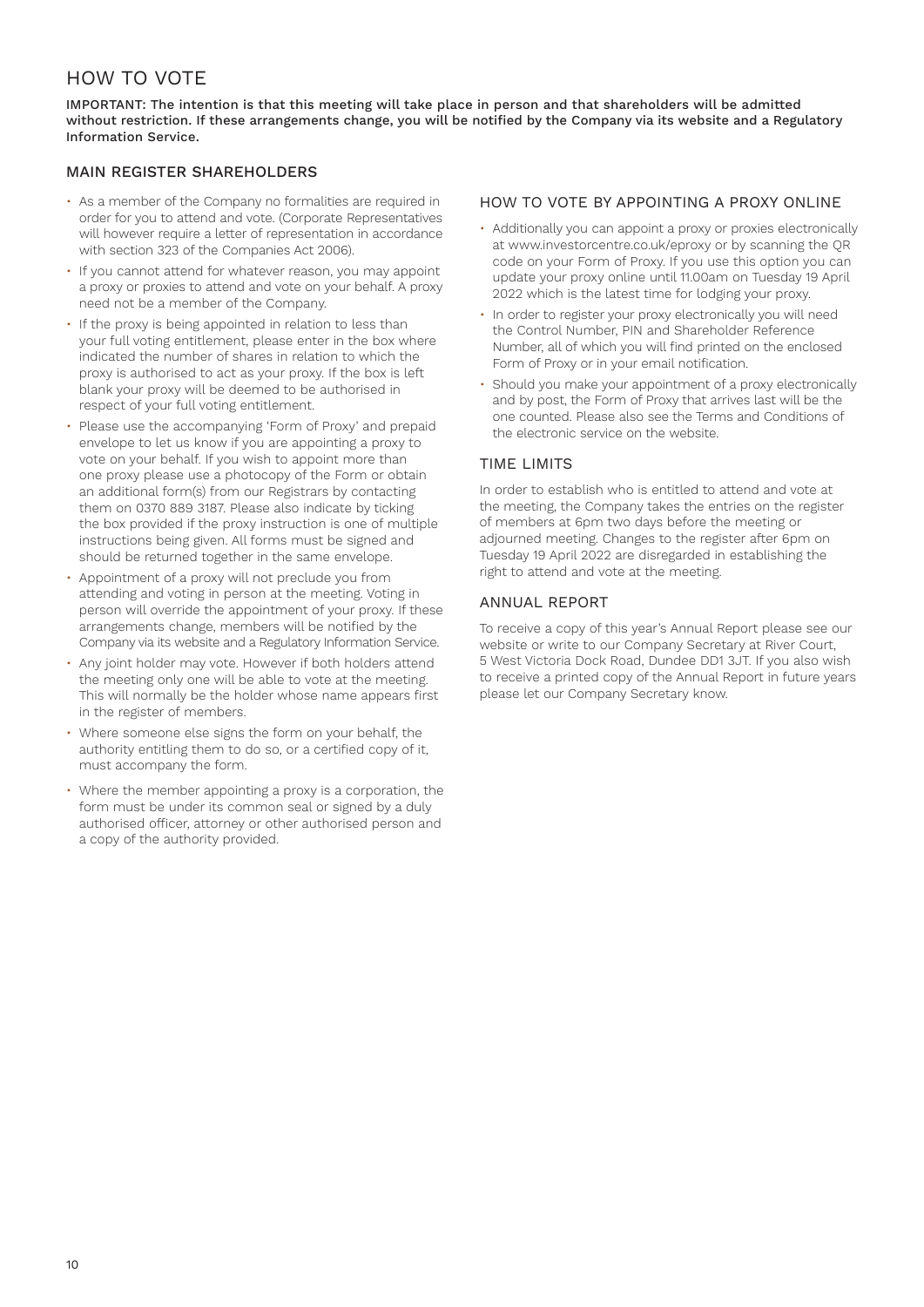# INTERACTIVE INVESTOR CUSTOMERS WHO PREVIOUSLY HELD SHARES THROUGH ALLIANCE TRUST SAVINGS

IMPORTANT: if you hold shares in more than one account e.g an ISA and a pension you may receive more than one Form of Direction. If you do receive more than one Form of Direction you must complete and return all of them for all of your shares to be voted. The intention is that this meeting will take place in person and that shareholders will be admitted without restriction. If these arrangements change, you will be notified by the Company via its website and a Regulatory Information Service.

- If you wish to attend and vote yourself no action is necessary.
- If you wish the chair to vote on your behalf or you wish to request Interactive Investor Services Limited to arrange to appoint someone other than yourself as a proxy for your shares please use the accompanying 'Form of Direction' and prepaid envelope to let us know. If you request the appointment of the chair or a third party as a proxy for your shares you will not be able to vote at the meeting but may be admitted as a guest.
- If you have elected someone else to attend and vote on your behalf, that person will be able to take part in the voting and ask questions.
- If you do not return the Form of Direction instructing the chair or another person to vote on your behalf and you do not attend the meeting in person the votes attaching to your shares will not be cast.
- If more than one person is the holder of an Account we will only accept a Form of Direction completed by the first named account holder as supplied in your application form and only that individual will receive the Notice of Meeting and will be entitled to attend and vote at the meeting.

# HOW TO VOTE ONLINE

- In order to give directions electronically on how your vote be cast you can do this at www.eproxyappointment.com, or by scanning the QR code on your Form of Direction, until 11.00am on Tuesday 12 April 2022. You will need the Control Number, PIN and Voting Number, all of which you will find printed on the enclosed Form of Direction or in your email notification.
- Should you give your directions electronically and by post, the one which arrives last will be the one that counts.
- Please also see the Terms and Conditions of the electronic service on the website.

# TIME LIMITS

You should complete and return the Form of Direction in the prepaid envelope provided. The Form of Direction must be received by 11.00am on Tuesday 12 April 2022.

# ANNUAL REPORT

To receive a copy of this year's Annual Report please see our website or write to our Company Secretary at River Court, 5 West Victoria Dock Road, Dundee DD1 3JT. If you also wish to receive a printed copy of the Annual Report in future years please let our Company Secretary know.